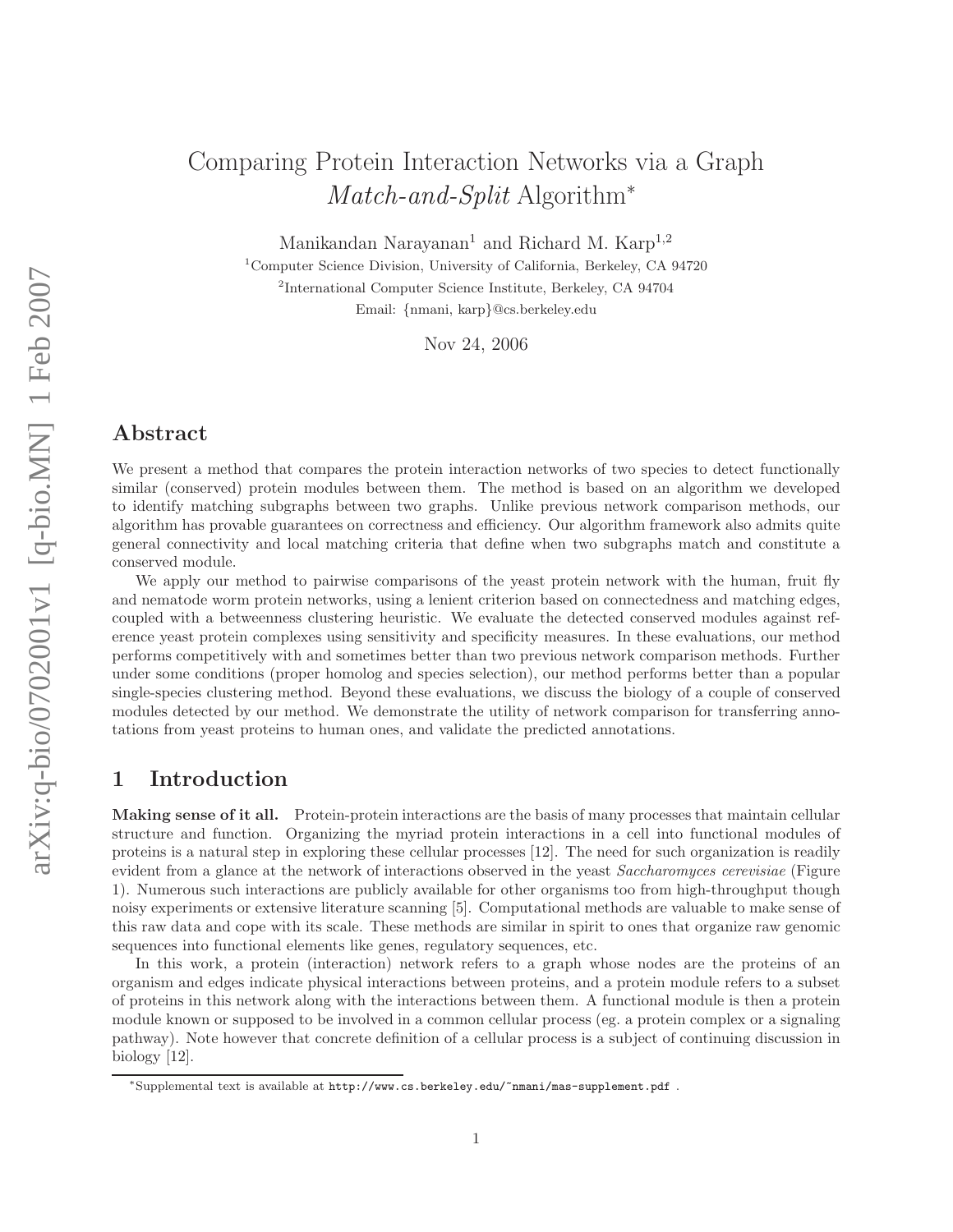

Figure 1: Global view of the protein interaction network of *Saccharomyces cerevisiae* (left) comprising 14, 319 interactions over 4389 proteins, and a zoomed view of some proteins (right). A dot or circle represents a protein and a line joins two interacting proteins. The protein networks in this paper are drawn using the Cytoscape software [21].

Previous work. Several methods analyse a single organism's protein network to identify functional modules (see review [5]). A typical single-species method uses connectivity information to cluster a protein network into highly connected modules (eg. MCODE [3]). The method is effective if the modules it outputs align well with a set of reference or known functional modules, and if the output modules that don't match any known functional module suggest plausible and testable biological hypotheses.

A few recent methods compare protein networks from two or more species to identify functionally similar (conserved) protein modules between them (see review [22]). These pairwise or multiple network comparison methods improve over single-species methods by using information on conservation (cross-species similarity of protein sequences and interaction patterns) as well as connectivity of the networks. For instance amidst noisy data, conservation could reinforce evidence that some connected proteins participate in a common function. These comparative methods also enable transfer of functional annotations between organisms at the level of conserved modules, interactions and proteins, a key utility single-species methods cannot provide. Similarly, conserved modules could provide a basis for studies on the evolution of cellular structures and networks.

Current network comparison methods include NetworkBLAST [23], MaWISh [15], a Bayesian method [4] and Græmlin [9]. At a high level, these methods formulate a biologically-inspired measure to score when a set of subgraphs from the input networks constitute a conserved module and use a greedy heuristic to search for all high-scoring similar subgraphs between the networks. Heuristics are necessary as their complicated scoring measures lead to intractable (NP-hard [10]) search problems.

This work. We present a pairwise network comparison method based on a graph-matching algorithm with provable guarantees. Our novel graph-matching algorithm and the guarantees on both its correctness and running time makes this work markedly different from previous methods relying on search heuristics. Our search formulation is biologically meaningful and yields promising results in detecting functional modules and transferring functional annotations.

We formulate a conserved protein module as a pair of connected and locally matching subsets of proteins, one from each input network. A locally matching subset pair comprises protein pairs that have similar sequences and similar neighborhood or context in the networks. Search for such conserved modules is simpler than search formulations in previous methods and hence admits an efficient polynomial-time algorithm. The main operation of this algorithm is a recursive match and split of the proteins in the two input networks. We assess the statistical significance of the conserved modules found by the algorithm using similar paths statistics and reliabilities of noisy interactions.

Our polynomial-time search problem is a novel contribution in the broader field of graph-matching as well. Graph-matching refers to a class of problems that find similar subgraphs between two graphs (see [20] for other classes). Many graph-matching problems in literature are NP-hard [10], permitting only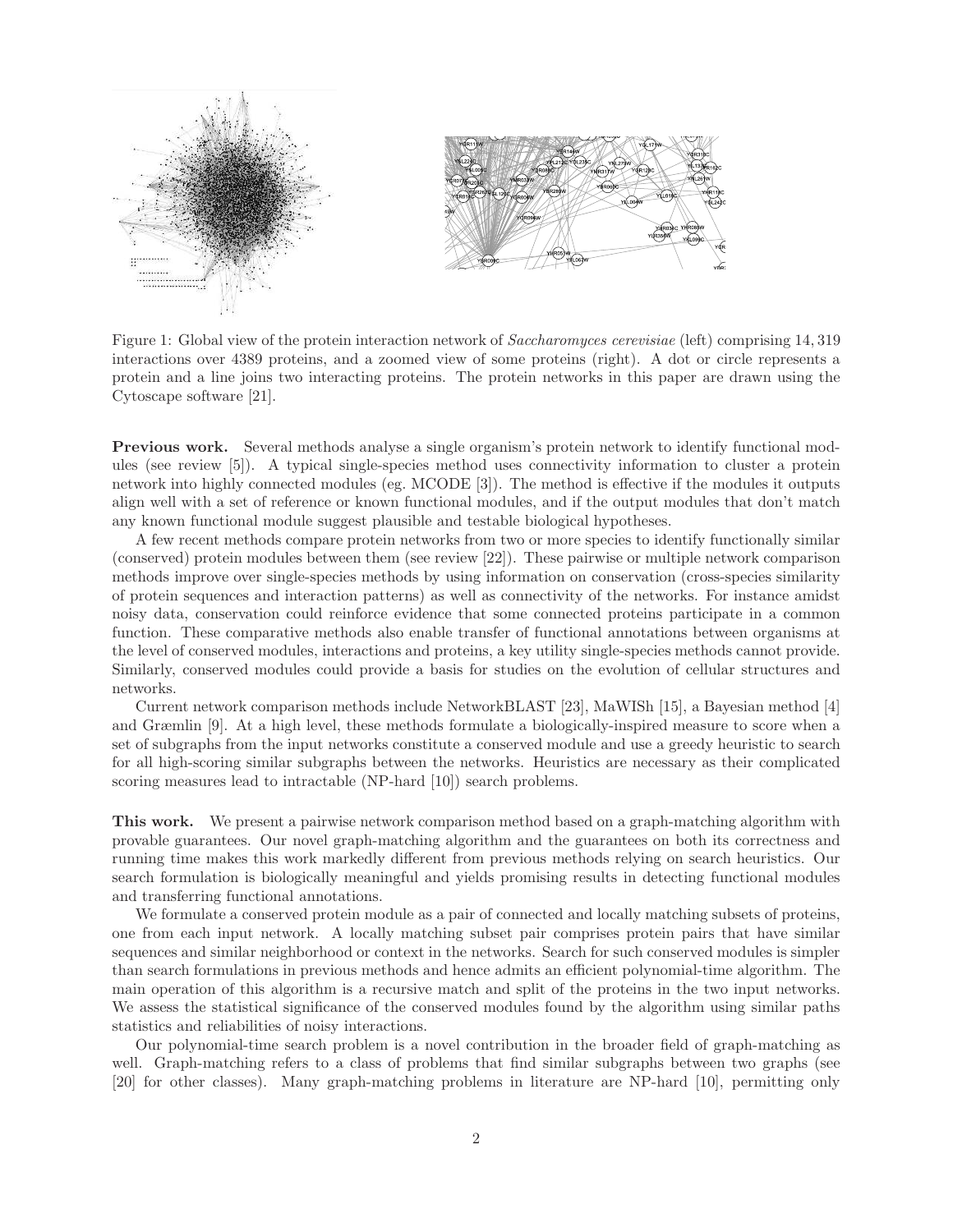heuristic or approximate solutions, due to a stringent global structural match that they require between the similar subgraphs, as opposed to the local match our problem requires. For instance, the maximum common subgraph problem requires an exact isomorphic match between subgraphs and is NP-hard [10]. Problems that require inexact match between graphs to deal with error-prone data are NP-hard too for a family of graph edit cost functions [7]. Some studies use a scoring function to measure how similar two subgraphs are. They find high-scoring subgraph pairs by finding heavy-weight subgraphs in a product graph of the input graphs [23, 15], which is also NP-hard by reduction from the maximum weight induced subgraph [15] or maximum clique problem [10].

### 2 Methods

### 2.1 Conserved module premise

Our method compares protein networks from two species to find functionally similar or conserved protein modules between them. A conserved module is intuitively a pair of protein modules that share cross-species similarity at the node level (homology of corresponding protein sequences) and graph structure level (pattern of interactions). Our method's specific *premise* is that a conserved module is a pair of *connected* and *locally matching* subsets of proteins, one from each input graph. Two proteins locally match if their sequences and neighborhood in the network are similar, and a collection of such protein pairs is a locally matching subset pair. We support this premise in this section and formalize it in the next.

Our premise is biologically motivated. The premise's connectivity criterion makes it likely for a subset of proteins to be functionally homogeneous and its local matching criterion makes it likely for two protein subsets to be functionally similar. Moreover, these criteria are minimal requirements and hence sensitive in detecting reference functional modules. To illustrate, a functional module's counterparts in two different species needn't match exactly in their graph structure due to evolutionary divergence or errors in the interaction data, which makes a local match more sensitive than a stringent structural match like exact isomorphism. The two criteria yield good specificity too with some additional improvements detailed in Section 2.3.1. Note that a method's sensitivity denotes the fraction of reference modules it detects and specificity the fraction of modules output by it that match some reference module.

Our premise is also computationally attractive as it results in a search problem that admits provably good algorithms for many choices of the connectivity and local matching criteria. As mentioned before in Section 1, our method's tractable search formulation contrasts it from previous network comparison methods and graph-matching problems.

### 2.2 Graph-matching engine

Finding conserved modules under the premise just outlined reduces to a graph-matching problem of finding similar subgraphs between two input graphs. We present this graph-matching problem variant and our polynomial-time algorithm for it in this section, keeping formal details to a minimum for reader convenience (see Supplemental text for complete analysis). We also discuss the algorithm's generality, which makes it relevant for application areas beyond protein networks.

As a prelude, we sketch our graph-matching engine in Figure 2 and informally outline it now in the context of protein networks. Say we start with the yeast and human protein networks along with the homologous protein pairs between them. Our algorithm first computes *locally matching* proteins between the two networks, and safely discards the other proteins (i.e., any yeast protein with no human homolog or with some human homolog but with poor local match, and vice versa). The algorithm next splits the remaining yeast and human networks into *connected* sets of proteins. These connected subgraphs are locally matching with respect to the full input networks and contain amongst them the actual solutions with refined local matching relations. To find the solutions, our algorithm repeats the above match and split steps on each pair of the connected subgraphs recursively (as in Figure 2). The ensuing text provides precise descriptions on matching general graphs.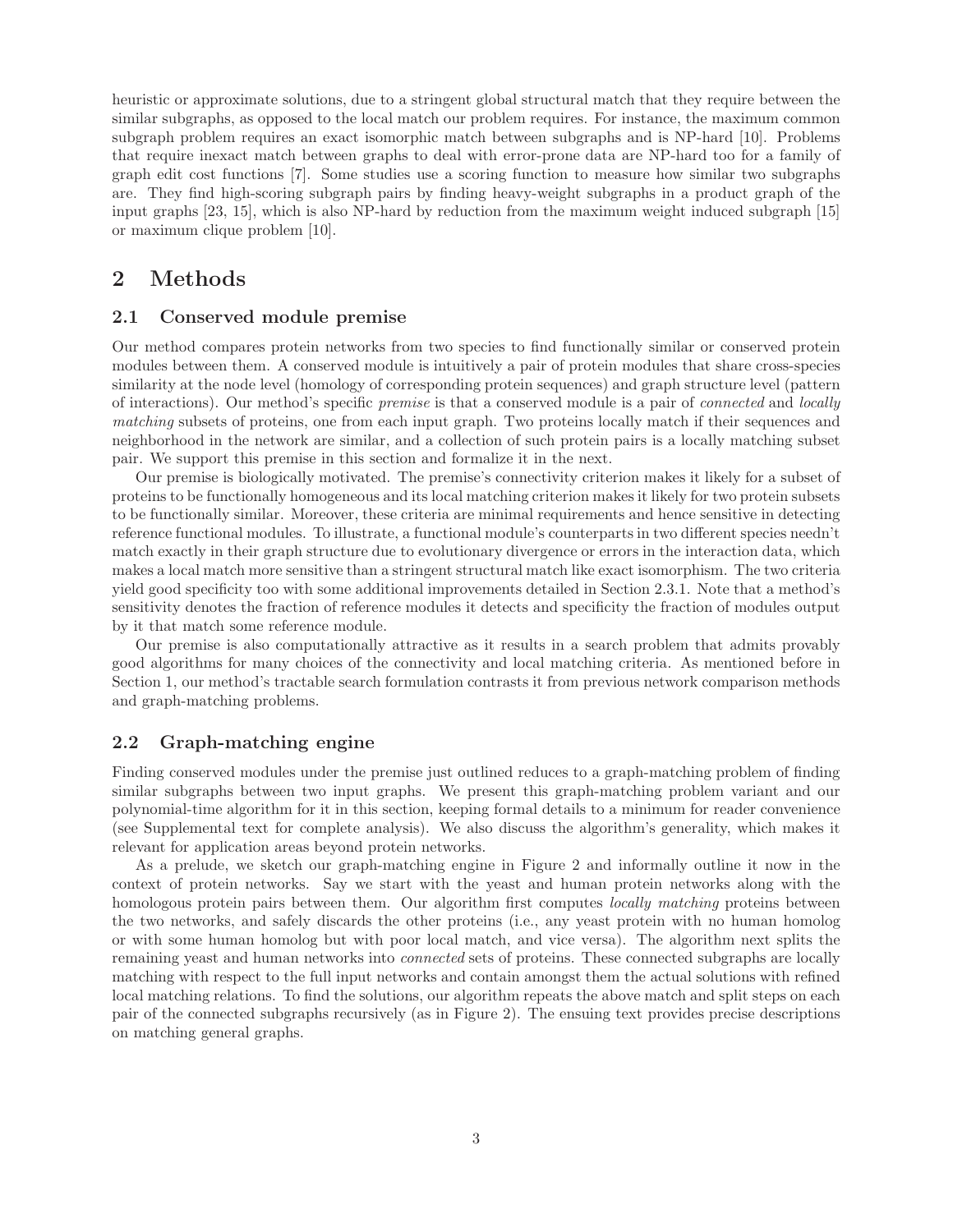

Figure 2: Pictorial sketch of the main operations of our graph-matching algorithm. We show the input graphs  $G, H$  and their subgraphs as ovals, hiding node and edge details. The algorithm focuses only on the shaded subgraph pairs at any point in its execution, and refines them recursively until all solutions (similar subgraph pairs) are found. A refinement involves doing a match and a split step to compute locally matching and connected node-sets between two shaded subgraphs (see text for details). The subgraph pair  $S_1, T_1$  is a solution, and the algorithm might find more solutions as it recurses on the subgraph pairs  $E_i, F_j$ . The statistically significant solutions are finally output as conserved modules.

#### 2.2.1 Problem statement

We are given as input two graphs and a node similarity function  $\text{sim}(.,.)$ . The function  $\text{sim}(u, v)$  is true whenever node  $u$  is similar to node  $v$  (eg. based on sequence similarity of proteins) and false otherwise. This  $sim(.,.)$  is a symmetric function defined over all pairs of nodes  $u, v$ , one from each input graph. The problem now is to list pairs of connected and locally matching subgraphs between the input graphs. In this work, a subgraph of a graph usually refers to an induced subgraph, which is a subset of nodes in the graph along with all edges between them.

We first build a *local-match*<sub>S,T</sub> $(u, v)$  function for any subgraph pair S,T of the input graphs using the  $sim(.,.)$  function. This new function captures local or contextual match between the nodes u of S and v of  $T$  using similar local structures present around these nodes in  $S$  and  $T$ . Two possible choices of similar local structures are: *similar length-*p *paths* for some small p (say 2), and s*-similar neighborhoods* around nodes for some small s (see Figure 3). In the former case,  $local-match_{S,T}(u, v)$  is true whenever some lengthp path in S containing u is similar to some length-p path in T containing v (two paths are similar if all their corresponding nodes are similar according to  $\text{sim}(.,.)$ ). In the latter case, *local-match*<sub>S,T</sub> $(u, v)$  is true whenever  $\overline{sim}(u, v)$  is true and  $\overline{sim}(u', v')$  is true for at least s distinct neighbor pairs u' of u in S and v' of v in T. The stringency of this criterion increases with s, with 1-similar neighborhoods being the least stringent.

We are ready to state the problem. Given two input graphs  $G, H$ , a node similarity function  $sim(., .),$ and a *local-match<sub>S,T</sub>*(...) function computable for any two subgraphs  $S, T$ , the problem is to find all maximal induced subgraph pairs  $S \subseteq G$ ,  $T \subseteq H$  that satisfy two criteria: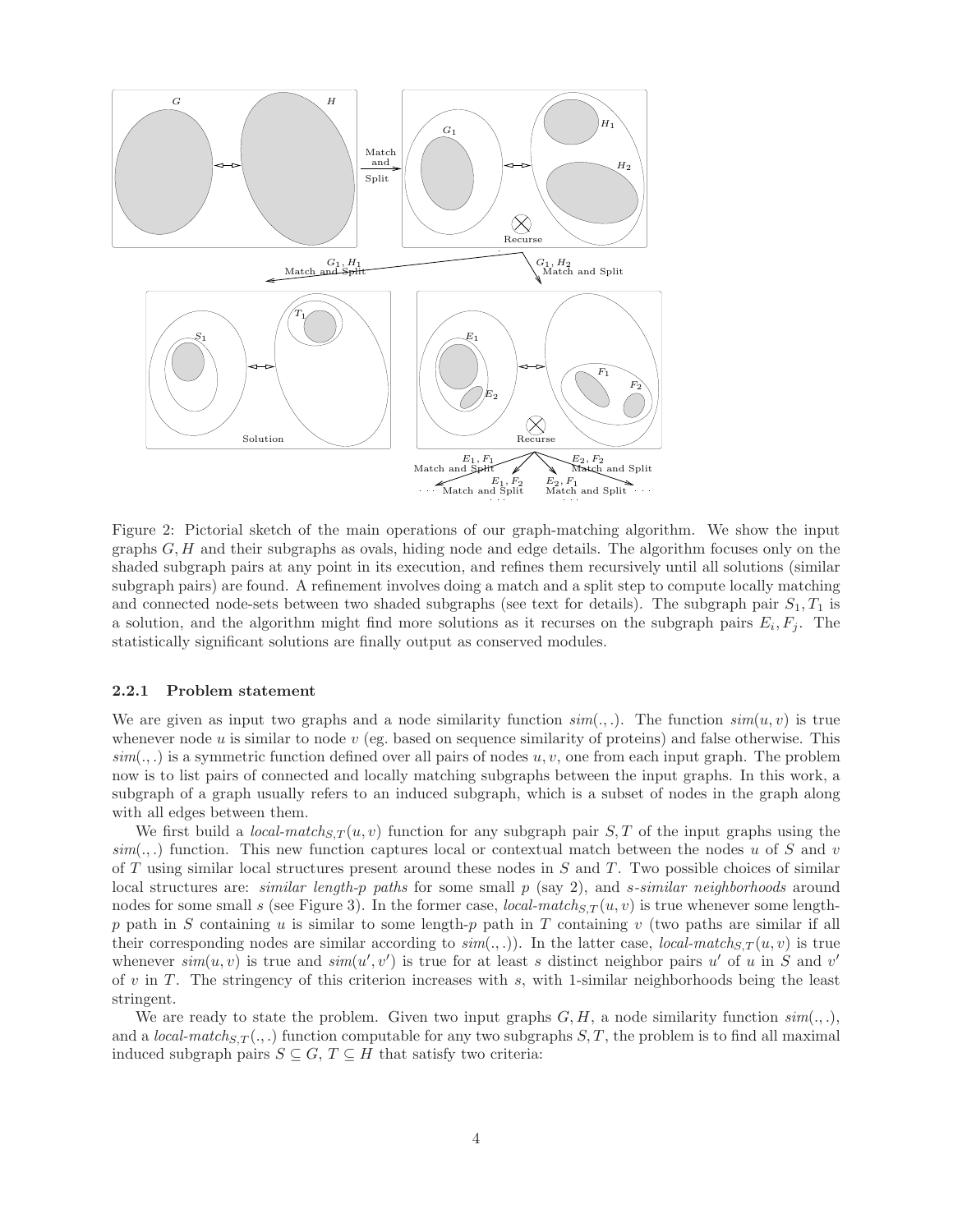

Figure 3: Illustration of two similar local structures (left) and two solutions (right). Assume  $\text{sim}(u_i, v_j)$  is true whenever  $u_i, v_j$  have the same label shown inside brackets. The dotted lines (left) show some of the locally matching node pairs. The subgraph pair  $S_1, T_1$  is a solution when the local matching criterion is based on similar length-p paths ( $p = 1$  or 2) or 1-similar neighborhoods, and  $S_2, T_2$  is a solution when the criterion is based also on 2-similar neighborhoods.

*Connectivity:* S, T are each connected, and

*Local Matching:* Each node u in S locally matches at least one node v in T according to the *local* $match_{S,T}(u, v)$  function, and vice versa.

Any subgraph pair that satisfy the above two criteria is called a solution (see Figure 3), and maximality requires that of two solutions  $S, T$  and  $S', T'$  with  $S' \subseteq S, T' \subseteq T$ , we only output the maximal one  $S, T$  to avoid redundancy.

#### 2.2.2 Algorithm and analysis

We present a simple and efficient algorithm for the above problem for any *monotone* local matching criterion. A monotone criterion is one where any two nodes that locally match remain so even after adding more nodes to the subgraphs under consideration (i.e., if  $local-match_{S,T}(u, v)$  is true, then  $local-match_{S',T'}(u, v)$  is also true for any  $S' \supseteq S, T' \supseteq T$ ). The similar length-p paths or s-similar neighborhoods criterion from last section are monotone. A useful property of monotonicity is that the maximal solutions are only quadratic in number, since it lets us merge any two solutions  $S, T$  and  $S', T'$  with a common node pair u, v (i.e.,  $u \in S \cap S', v \in T \cap T'$  into one solution  $S \cup S', T \cup T'$ .

Our algorithm presented below matches and splits the nodes of G and H into smaller components, and then recurses on each of the component pairs. For induced subgraphs  $S \subseteq G, T \subseteq H$ , we let  $lm(S, T)$  denote all nodes u in S for which *local-match* $S(T(u, v)$  is true for some node v in T.

*Match-and-Split*(G, H):

*[Match]* Compute induced subgraph:

 $G'$  of G over the locally matching nodes  $lm(G, H)$ , and

 $H'$  of H over the locally matching nodes  $lm(H, G)$ .

*[Split]* Find connected components:

 $G_1, \ldots, G_c$  of  $G'$ , and  $H_1, \ldots, H_d$  of  $H'$ . *[Recurse]* if  $(c = 1, d = 1 \text{ and } G' = G, H' = H)$ Output the maximal solution  $G, H$ . [base case] else

for  $i = 1$  to  $c, j = 1$  to d  $Match-and-Split (G<sub>i</sub>, H<sub>j</sub>)$ . [recursive case]

**Correctness.** Consider any solution  $S, T$ . Each recursive call retains all locally matching nodes and processes all pairs of resulting components. Hence in at least one path of the recursion call tree, all nodes in S, T remain locally matching due to monotonicity and connected as part of a bigger subgraph pair. This retained unsplit  $S, T$  is finally output as part of a solution. Further, the output solutions are maximal because no node pair is common to any two output solutions (as shown in the Supplemental text).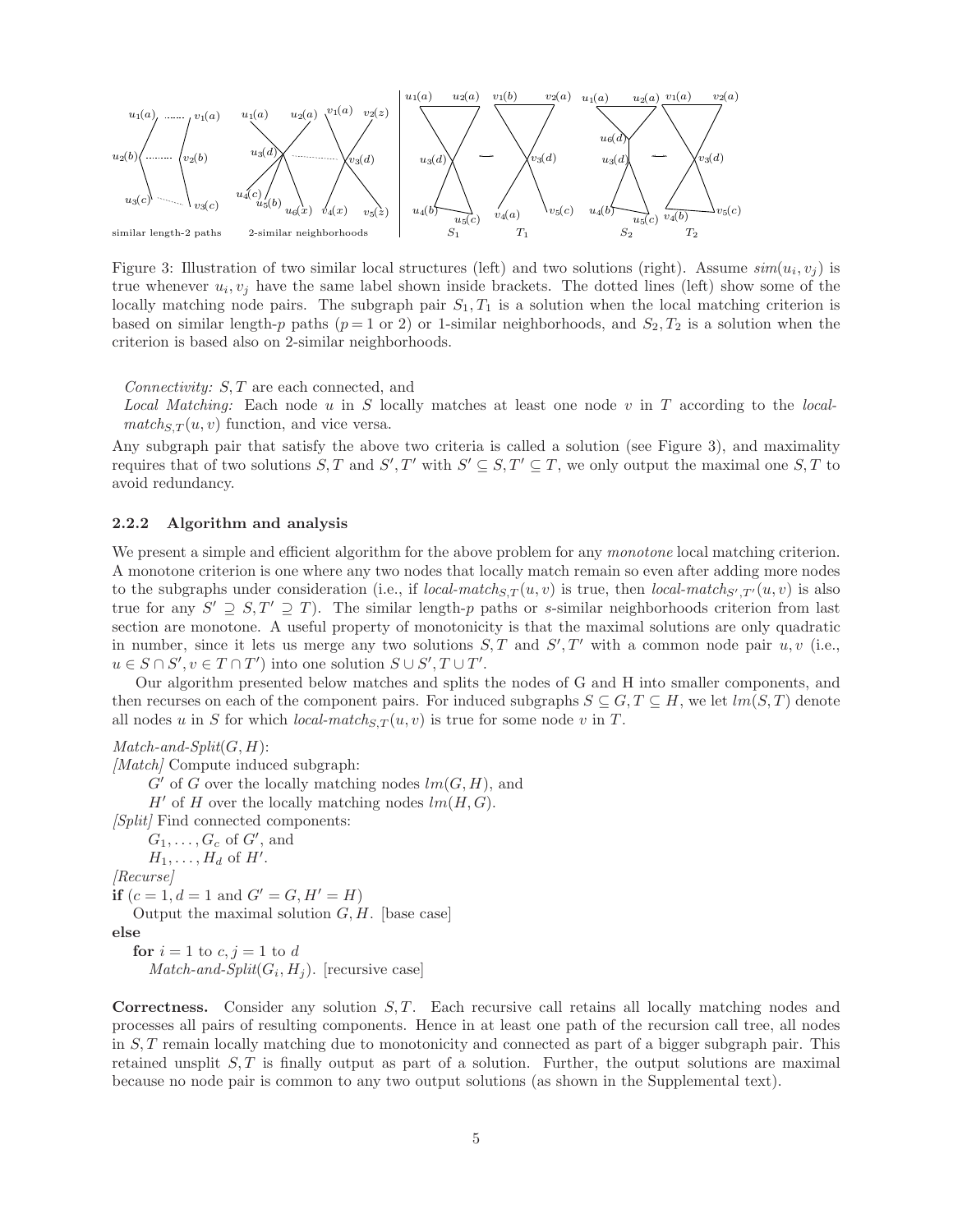**Running time.** Let  $n_F, m_F$  denote the number of nodes, edges respectively in a graph F. The algorithm runs in time  $O(n_G n_H + (n_G + n_H)m_G m_H)$  on the graphs G, H when the local matching criterion is similar length-1 paths. This running time bound follows from bounds proved in the Supplemental text, which hold for more general monotone local matching criteria. The algorithm is efficient in practice too as the locally matching proteins between two graphs in our experiments reduces drastically as the recursion depth increases.

#### 2.2.3 Generality of the algorithm

Our algorithm framework admits quite general schemes to search for similar subgraph pairs and score them, and is hence attractive in a biological setting. The searching scheme is flexible as our problem variant and algorithm works for different connectivity and local matching criteria. The scoring scheme is flexible as it is decoupled from the searching scheme. Besides, the number of maximal solutions is only quadratic, so it is not expensive to compute a sophisticated, biologically-inspired score for every solution.

We discuss the flexibility of the local matching and connectivity criteria in more detail. We already saw different monotone local matching criteria. We could also combine such monotone criteria to get a new monotone criterion. For example, declaring two nodes as locally matching if they are so with respect to similar length-p paths *or* s-similar neighborhoods gives a less stringent criterion. Many connectivity criteria are possible too. We could replace connectedness with biconnectedness [2] for instance by simply changing the algorithm's split step, and still obtain a provably efficient algorithm (see Supplemental text).

### 2.3 Overall method

Our method of detecting conserved modules between two protein networks involves a searching scheme to find similar subgraph pairs (*candidate conserved modules* or *candidates*) using our graph-matching algorithm above, and a scoring scheme to rank these candidates using statistics of similar paths between a subgraph pair. We now describe these schemes and their place in the overall *Match-and-Split* method.

#### 2.3.1 Searching scheme (via graph-matching)

To adapt the generic graph-matching algorithm *Match-and-Split* to the specific task of comparing protein networks, we make default choices for certain graph-matching parameters and incorporate a clustering heuristic to handle solutions that are large. In this section, our algorithm's maximal solutions are referred to simply as solutions.

Choosing parameters. Our default parameter choices result in a lenient graph-matching criterion, for we would like to detect as many functional modules as possible from noisy protein networks of divergent organisms (eg. yeast and human). The default choices we made on exploring a limited parameter space follow.

Connectedness defines our connectivity criterion. We choose it over biconnectedness as some functional modules (eg. linear signaling pathways) are not biconnected, and even those over highly interacting proteins (eg. protein complexes) may not appear biconnected due to incomplete interaction data.

Similar length-p paths (for  $p = 1, 2$ ) defines our local matching criterion. We choose it over s-similar neighborhoods (for  $s = 1, 2$ ) again on the basis of sensitivity. For  $p, s = 1$ , both options are equivalent as they yield the same  $lm(S, T)$  node-set (defined in Section 2.2.2). However for  $p, s = 2$ , this node-set from similar paths is a superset of the one from similar neighborhoods, so similar paths is a more lenient criterion.

Sequence similarity defines our node similarity function as in previous network comparison methods. We in fact choose the same criteria used in two previous methods for fair evaluation. The two criteria are:  $(A)$  $sim(u, v)$  is true whenever the BLAST E-value of proteins u, v is at most  $10^{-7}$  and each protein is among the 10 best BLAST matches of the other [23], and  $(B)$   $\text{sim}(u, v)$  is true whenever the BLAST E-value of  $u, v$ is less than that of 60% of ortholog pairs in some ortholog database (see [16] for details).

Incorporating clustering heuristic. Increased sensitivity from the lenient graph-matching criterion above comes at a cost. Sometimes, a solution is over a large number of proteins and hence less specific. For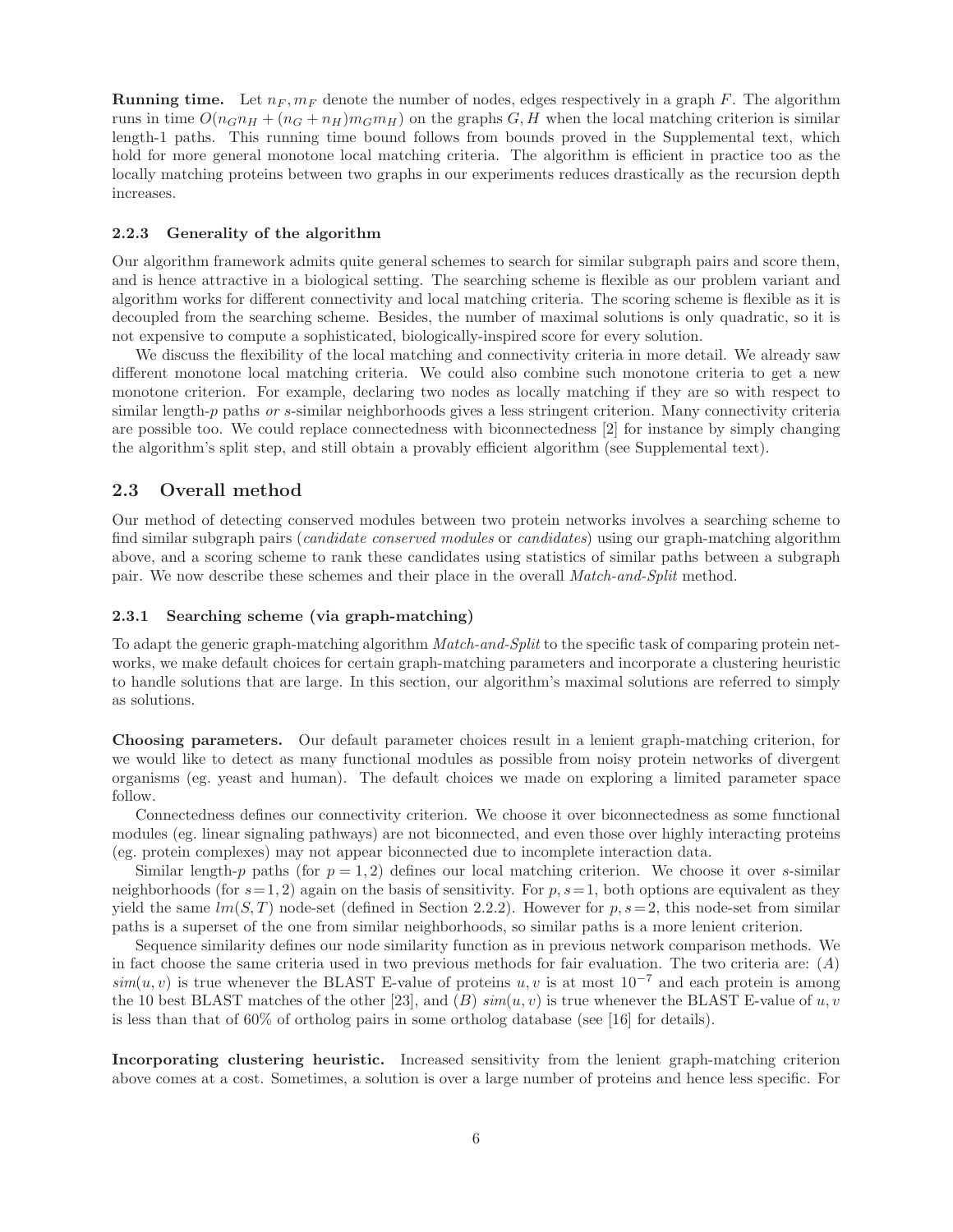instance, a solution from a preliminary comparison of yeast and human networks covers more than 500 yeast and human proteins! To split such large solutions, we incorporate a betweenness clustering heuristic in our *Match-and-Split* algorithm. This clustering splits a graph into highly-connected, smaller clusters based on iterative computations of an edge betweenness centrality measure [11] (see Supplemental text for details). One could also cluster a graph using other methods such as the popular spectral clustering methods [25].

We incorporate the clustering by replacing our algorithm's '[base-case]' statement with the code block below. As before  $n_G$  refers to the number of nodes in G, and we may assume  $n_G \geq n_H$  without loss of generality. The parameter  $n_{\text{max}}$  (say 25) indicates when a solution is large.

[base case] code block: if  $(n_G \leq n_{\text{max}} \text{ and } n_H \leq n_{\text{max}})$ Output the maximal solution  $G, H$ . else [large solution] Split G into clusters  $G_1, \ldots, G_e$  using betweenness clustering. for  $i = 1$  to  $e$  $Match-and-Split(G<sub>i</sub>, H).$ 

A betweenness clustering of G takes  $O(n_G m_G^2)$  running time [11]. In practice, incorporating the clustering heuristic is not expensive as our experiments result in very few large solutions (mostly one), each covering just a few hundred nodes.

#### 2.3.2 Scoring scheme (via similar paths)

We score a candidate conserved module based on the number of similar length-p paths, and express the statistical significance of the score as a P-value. We use the P-values both to rank the candidates from the searching scheme and to retain only those with P-values at 10% significance level after multiple testing. Our scoring scheme is flexible, as seen in Section 2.2.3, in permitting complicated scoring measures including measures in previous network comparison methods. Still we use a simple scoring measure and the promising results we obtain shows the strength of our searching scheme based on the graph-matching algorithm.

The score of a candidate conserved module  $S \subseteq G, T \subseteq H$ , where  $G, H$  are the input protein networks, is simply the number of pairs of similar length- $p$  paths between them (defined in Section 2.2.1). We evaluate the P-value of this score using a null model that randomizes the edges and node similarity function of  $G, H$  to exclude the mechanism of interest viz., conservation of protein modules. To provide a stringent control, the randomization loosely preserves the degree sequence and node similarity distribution as in previous methods. The simplicity of our scoring measure and null model allows us to develop an analytical bound on the P-value (see Supplemental text). This bound can also incorporate reliabilities of noisy protein interactions.

#### 2.3.3 Implementation pipeline and dataset

The overall Match-and-Split method proceeds in a pipeline to detect candidate conserved modules between two protein networks. First our searching scheme uses the novel graph-matching algorithm to produce candidates, then a size filter retains only medium-sized candidates, and finally our scoring scheme ranks the candidates by their P-values and retains those at 10% significance level (after multiple testing). A fast implementation of the method is publicly available (see Supplemental text for website reference), and it takes only a minute or few (at most 4) on a 3.4 GHz Pentium Linux machine to compare two studied networks.

The size filter, similar to one in a previous method [23], retains any candidate subgraph pair  $S, T$  whose number of nodes  $n_S, n_T$  satisfy  $n_{\min} \le n_S, n_T \le n_{\max}$  ( $n_{\min} = 3, n_{\max} = 25$  in our experiments, and  $n_{\max}$  is same as in the searching scheme's clustering heuristic). We focus on such medium-sized candidates for the following reasons. A large module as a whole is likely to correspond to a less specific function and worse causes artifactual increase in sensitivity in our evaluation studies. A small module, over say two proteins, is likely to result from a spurious match occurring simply by chance.

The protein networks for model organisms *Saccharomyces cerevisiae*, *Drosophila melanogaster* and *Caenorhab*ditis elegans (referred hereafter as yeast, fly and worm respectively) are experimentally-derived (eg. twohybrid, immunoprecipitation) interactions collected in the DIP database [19]. The version of the networks used and the interaction reliabilities based on a logistic regression model are taken from a previous study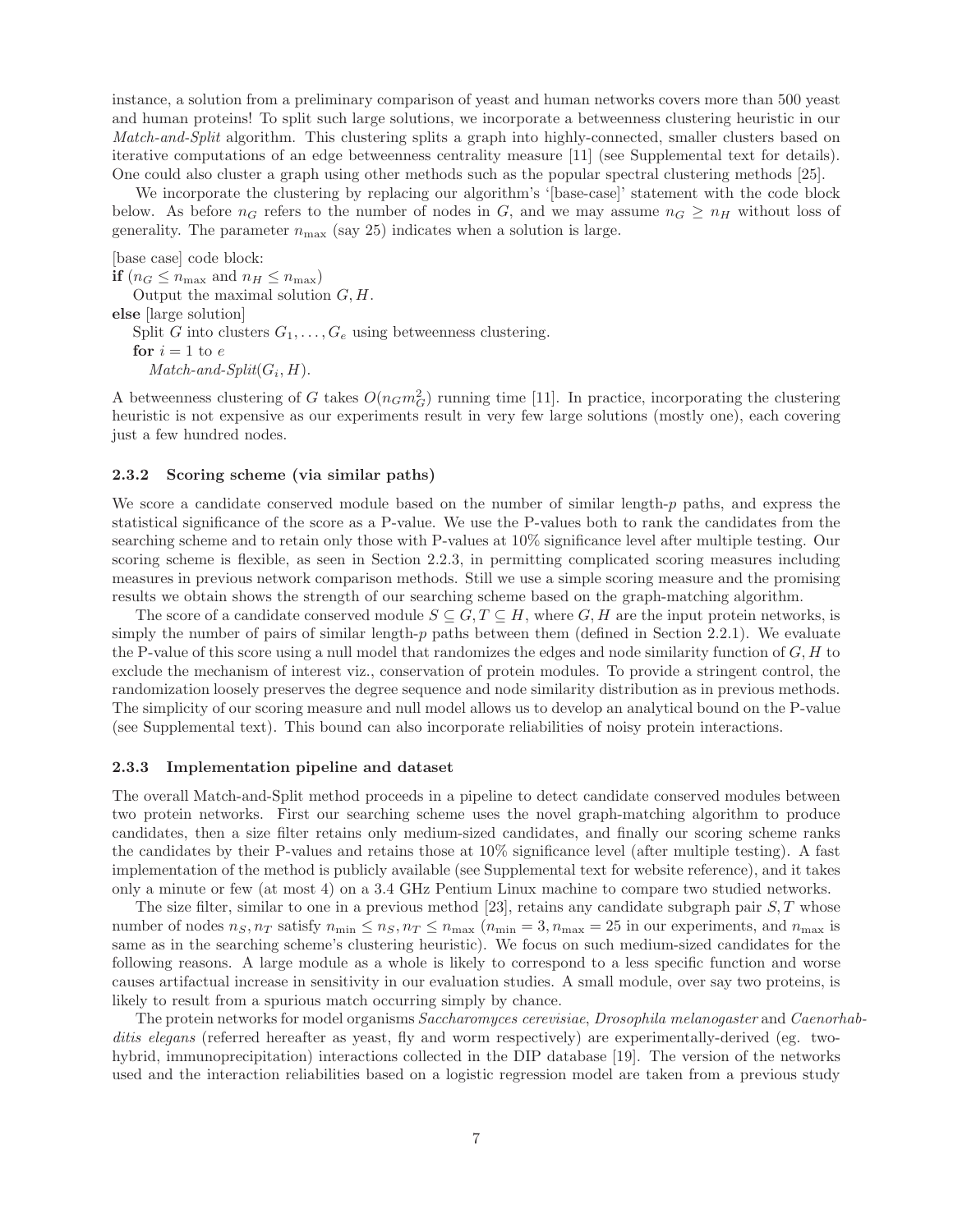[23]. Our human protein network is from the HPRD database [18] (binary or direct interactions; Sep 2005 version), and we assume unit reliability for these interactions as they are literature-based.

### 2.4 Evaluation measures

We describe some measures that we would need in the Results section to evaluate and interpret the conserved modules from pairwise network comparisons. The notation yeast-human comparison denotes the comparison between yeast and human protein networks, and yeast-human modules the resulting conserved modules. Similar notations apply for other two-species comparisons too.

#### 2.4.1 Performance (sensitivity and specificity)

The performance of a pairwise network comparison method depends on the quality of candidate conserved modules it outputs, which we could measure by how well the candidate set aligns with a reference set of conserved modules. But such reference sets, even if available, are not comprehensive or applicable for our purpose (eg. STKE (http://stke.sciencemag.org/cm/, Jun 2005) contains only a couple of fly-worm conserved signaling pathways and no protein complexes; Biocarta (http://www.biocarta.com/genes/allPathways.asp, Jan 2006) has many human-mouse conserved pathways but available mouse interaction data is sparse).

A viable alternative is to use known functional modules in a *single species* as reference to evaluate part of a candidate set. Our reference modules are the literature-based yeast protein complexes present in MIPS [17] (May 2006 version), at level at most 3 in its complex category hierarchy. We consider only complexes with 3 to 25 proteins due to our study's focus on medium-sized modules (see Section 2.3.3 for reasons). To test a method, we compare the yeast network against the human, fly or worm network (dataset details in Section 2.3.3), collect the yeast subgraphs S from each output candidate  $S, T$ , and measure the overlap of these single-species candidate modules with the reference modules.

Our main measures are module-level sensitivity and specificity, which are the fraction of reference modules covered by some candidate module and that of candidate modules covered by some reference module respectively. A module S of proteins from a single species (yeast) is covered by another module S' if  $|S \cap S'|/|S| \geq 50\%$ , a stringent criterion given the noisy interaction data.

We also present measures at the interaction and protein levels to assess the quality of different components of candidate modules (similar to measures at the gene, exon and nucleotide levels in gene structure prediction methods [8]). Define the protein interactions *spanned* by a set of modules as the union of interactions present in each of these modules. If set A denotes the interactions spanned by all candidate modules and B that by all reference modules, then interaction-level sensitivity is  $|A \cap B|/|B|$  and specificity is  $|A \cap B|/|A|$ . Protein-level measures are defined similarly.

#### 2.4.2 GO analysis measures

We use the GO resource [24] for functional annotations of genes. Specifically, all our functional descriptions are based on known GO Biological Process annotations (Aug 2006 version) of proteins to terms at level at least 4 in the GO hierarchy. Given these annotations, we next define many GO-related concepts that we would need later.

The *best GO term* of a protein module is the term the module's proteins are enriched for with the least hypergeometric P-value (computed by GO::TermFinder [6] at 10% significance level with Bonferroni correction). Given two GO terms, the *match* between them is the overlap min( $|A \cap B|/|A|$ ,  $|A \cap B|/|B|$ ) between the set  $A, B$  of terms they imply, where a GO term implies itself and its ancestors in the GO ontology. This match is based on a well-justified measure [14].

We call a protein module *functionally homogeneous* if at least 50% of its proteins are annotated with the best GO term the whole module is enriched for. We call a candidate conserved module  $S, T$  (eg. yeast-human candidate) as *functionally similar* with respect to GO if S and T are each functionally homogeneous and the match between their best GO terms is at least 75%.

When validating a predicted GO term of a protein, we use a well-justified criterion as for match between terms. This criterion requires the respective sets  $A, B$  of terms implied by the predicted term and some known term annotated to the protein to have a high overlap  $|A \cap B|/|A| \ge 75\%$ .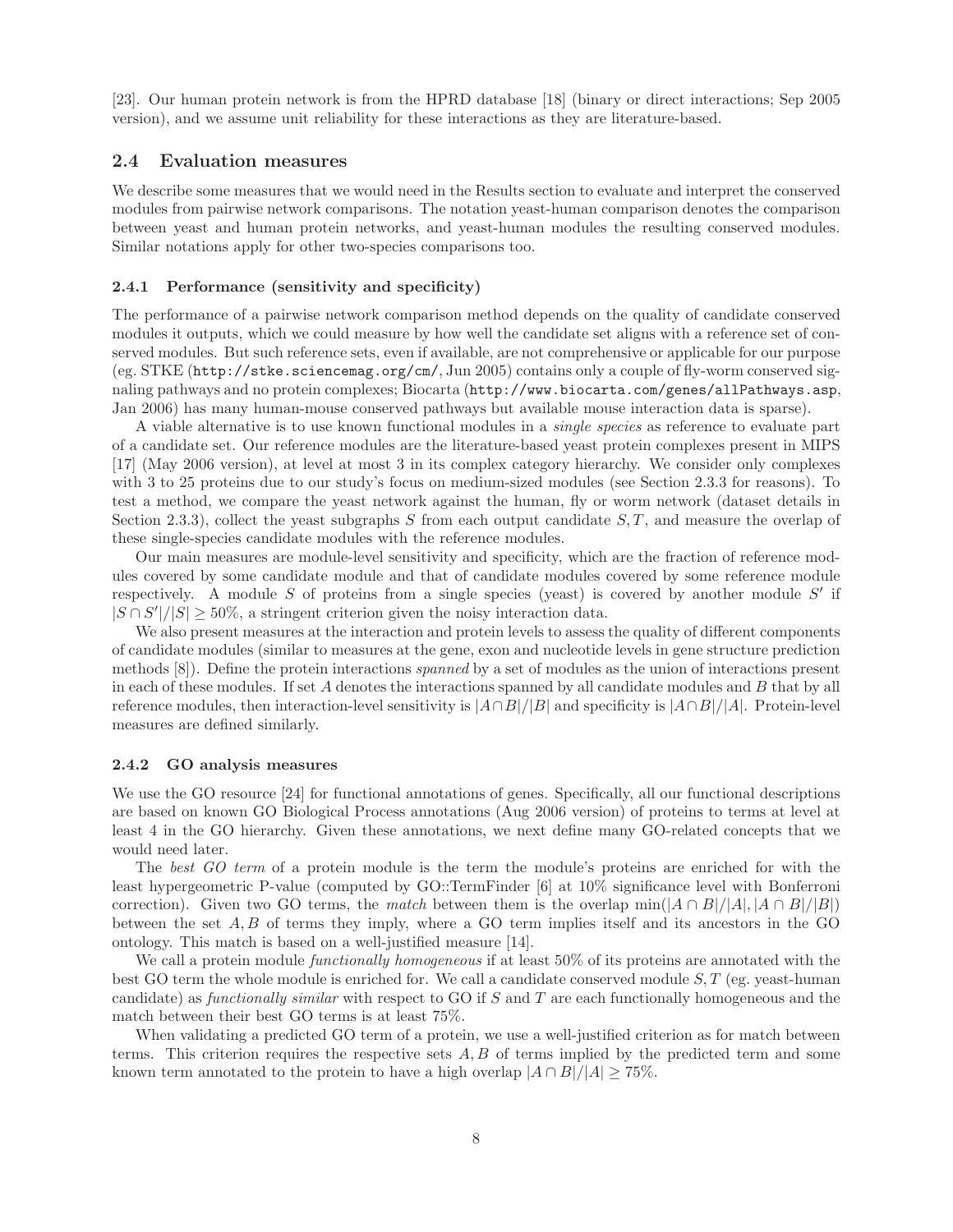## 3 Results

### 3.1 Performance against previous methods

We test our Match-and-Split method against two previous methods, NetworkBLAST and MaWISh. We try two Match-and-Split versions,  $p=1$  and  $p=2$ , which specify the local matching criterion of similar length-p paths. NetworkBLAST has two versions too, a clusters one to detect conserved protein complexes and a paths one to detect conserved paths of length just 4. We don't test the Bayesian [4] and Græmlin [9] methods as they are from very recent studies with results focusing on coexpression or prokaryotic networks, whereas the current study's focus is eukaryotic protein networks. Fundamentally though, all these methods work for the networks of any species.

We evaluate a method by measuring how well the yeast modules it outputs (on pairwise protein network comparisons of yeast and other species) align with a reference set of yeast protein complexes in MIPS, as explained in Section 2.4.1. For fair evaluation, we attempt to use common input, default parameter values, and common output processing for all methods. For instance, the input networks *and* node similarity function  $sim(.,.)$  are the same across methods. The 3, 25 size filter thresholds are same too, so we evaluate all methods only on the *medium-sized candidates* they output (see Section 2.3.3).

Different  $sim(.,.)$  criteria could yield quite varying results, and we try two criteria used in previous methods as discussed in Section 2.3.1. The main text presents criterion A results as every method has better or comparable module-level results with criterion A than B. The Supplemental text has some criterion B results to show few departures from this trend (mainly in yeast-worm comparison and minor increase of MaWISh specificity in yeast-human case) and indicate slight changes in the relative performance of the methods between the two criteria.

First, we discuss module-level results of Match-and-Split  $(p = 1)$  relative to the other two methods. In yeast-human comparison (Table 1), Match-and-Split and MaWISh have comparable performance with Match-and-Split being somewhat better. A similar trend appears in the yeast-fly case (Table 2) and with an exception in the yeast-worm case (Table 1 of the Supplemental text). In all three cases, NetworkBLAST (clusters) has better sensitivity than other methods at the cost of very low specificity. NetworkBLAST (paths) achieves better sensitivity and reasonable specificity, but only by outputting too many and too small (4-protein) candidates. The small size permits a brute-force search for optimal candidates, which is better than the greedy heuristic search for larger candidates in NetworkBLAST (clusters). In contrast, the search in Match-and-Split is based on a provably efficient graph-matching algorithm with no candidate size restrictions.

Moving from relative to absolute performance, the values of module-level sensitivity and specificity are low (for example, a mere  $25.0\%$  and  $47.5\%$  respectively by Match-and-Split  $(p=1)$ , a competitive method in yeast-human case). Low sensitivity could be due to factors like noisy interaction data, poor conservation of complexes across compared organisms, or differing computational and biological definitions of a functional module or complex. Finding which of these factors is key is a subject of future work. Low specificity is probably due to incompleteness of the reference set, and it does not indicate the output candidates are spurious (a claim supported by further analysis in Section 3.4).

### 3.2 Single-species vs pairwise network analysis

Pairwise network comparison methods use cross-species conservation in an attempt to improve over singlespecies methods in detection of functional modules (as seen in Section 1). But previous network comparison studies have not evaluated their methods against single-species ones. Here we undertake this evaluation by testing a popular single-species method MCODE [3] on the yeast network under the same measures and size range (3 to 25 proteins) as before. It is beyond the scope of this study to test all single-species methods.

The performance of the pairwise methods relative to the single-species MCODE is varied. Under proper homolog and species selection, Match-and-Split performs better than MCODE in detecting reference yeast complexes. Comparing Table 1 on yeast-human comparison with Table 3, Match-and-Split  $(p=1)$  is much more sensitive than MCODE at the same specificity, and MaWISh performs similar to MCODE. The choice of homologs is important as changing the  $\text{sim}(.,.)$  criterion from A here to B in Table 2 of the Supplemental text reduces the benefit of pairwise methods over MCODE. Species selection is also crucial as the pairwise methods have worse sensitivity than MCODE in the yeast-fly (Table 2) and yeast-worm (Table 1 of the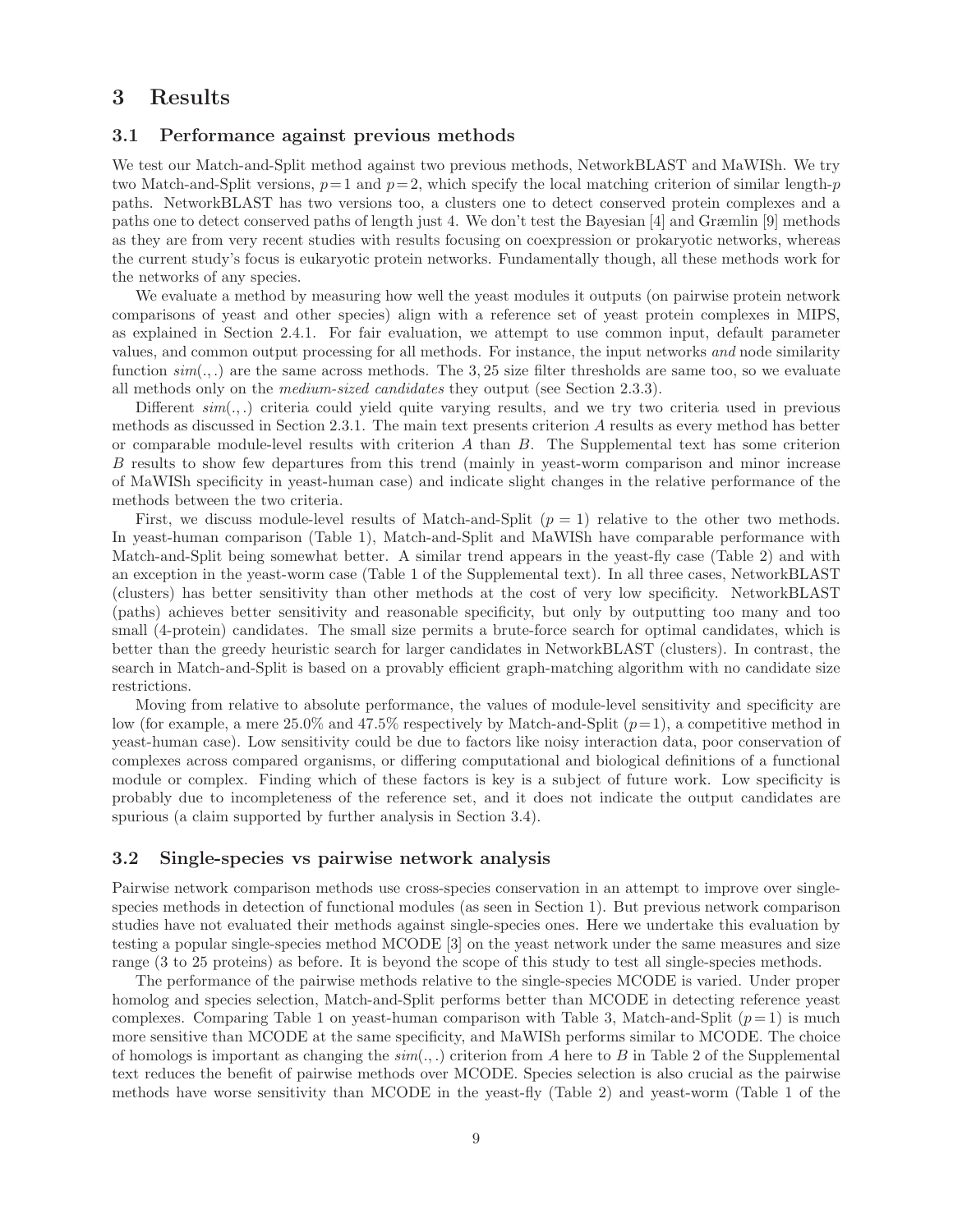| Method            | $\#$ output modules | Module |       | Interaction |       | Protein |       |
|-------------------|---------------------|--------|-------|-------------|-------|---------|-------|
|                   | (interactions, pro- | Sens.  | Spec. | Sens.       | Spec. | Sens.   | Spec. |
|                   | teins)              |        |       |             |       |         |       |
| Match-and-Split   |                     |        |       |             |       |         |       |
| $(p=1)$           | 80 (667, 421)       | 25.0   | 47.5  | 20          | 35    | 25      | 48    |
| $(p=2)$           | (664, 411)<br>72.   | 28.0   | 41.7  | 20          | 34    | 25      | 47    |
| NetworkBLAST      |                     |        |       |             |       |         |       |
| (clusters)        | 66 (1042, 522)      | 32.6   | 18.2  | 30          | 33    | 33      | 50    |
| (paths, length 4) | 276 (625, 563)      | 28.0   | 48.2  | 18          | 33    | 34      | 48    |
| MaWISh            | 151 (508, 389)      | 20.5   | 43.7  | 15          | 33    | 23      | 46    |

Table 1: Evaluation of output candidates from yeast-human network comparison using sensitivity (sens.) and specificity (spec.) measures (expressed as rounded percentages) at the module, interaction and protein levels. The second column shows the number of yeast modules (candidates) output, and the number of interactions and proteins spanned by these yeast modules. The reference set comprises 132 medium-sized (size 3 to 25) yeast complexes in MIPS that span 1144 interactions and 791 proteins. All relevant definitions are in Section 2.4.1.

| Method            | $\#$ output modules | Module |       | Interaction |       | Protein |       |
|-------------------|---------------------|--------|-------|-------------|-------|---------|-------|
|                   | interactions, pro-  | Sens.  | Spec. | Sens.       | Spec. | Sens.   | Spec. |
|                   | teins)              |        |       |             |       |         |       |
| Match-and-Split   |                     |        |       |             |       |         |       |
| $(p=1)$           | 27(155, 123)        | 6.8    | 51.9  | 5           | 35    | 8       | 49    |
| $(p=2)$           | 25(131, 110)        | 7.6    | 48.0  | 4           | 37    | 7       | 53    |
| NetworkBLAST      |                     |        |       |             |       |         |       |
| (clusters)        | 71(626, 442)        | 12.1   | 2.8   | 10          | 19    | 19      | 34    |
| (paths, length 4) | 165(296, 405)       | 7.6    | 27.3  | 5           | 18    | 17      | 34    |
| MaWISh            | 26(81, 87)          | 5.3    | 50.0  | 3           | 40    | 6       | 52    |

Table 2: Evaluation of output candidates from yeast-fly network comparison, using the same format as Table 1.

| Method | $\#$ output modules     | Module |                                | Interaction |    | Protein     |    |
|--------|-------------------------|--------|--------------------------------|-------------|----|-------------|----|
|        | (interactions, pro-     |        | Sens.   Spec.    Sens.   Spec. |             |    | Sens. Spec. |    |
|        | teins)                  |        |                                |             |    |             |    |
|        | $MCODE$   53 (614, 323) | 16.7   | 47.2                           | 19          | 36 | 20          | 48 |

Table 3: Evaluation of output clusters from yeast network analysis by MCODE, a single-species clustering method, using the same format as Table 1. We focus on medium-sized (size 3 to 25) clusters as in other evaluations.

Supplemental text) cases. Low sensitivity in the yeast-worm case could be due to the sparse worm interaction data, but the reason in the yeast-fly case is unclear as the fly network is interaction-rich.

Our Match-and-Split searching scheme includes a betweenness clustering heuristic. The heuristic is by itself a single-species method (denoted Split-only) for it can cluster the full yeast network into highly connected modules. Table 4 compares Match-and-Split and Split-only to show the boost in specificity from adding pairwise match criterion to plain clustering. Split-only detects more reference yeast complexes but at the cost of outputting too many candidate modules at very low specificity. Adding pairwise match criterion also drastically reduces running time by restricting the size of graphs that need to be betweenness clustered.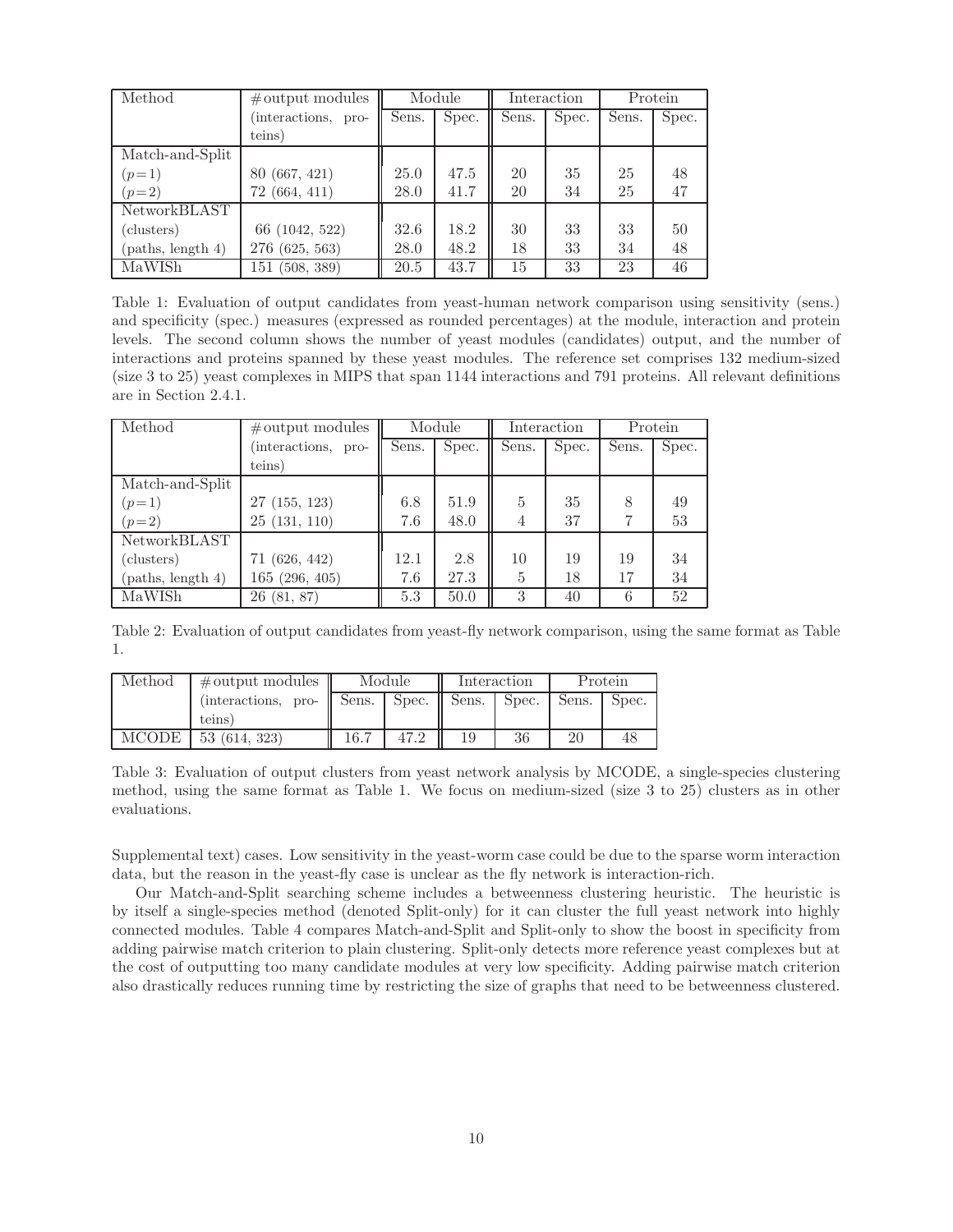| Method          | $\#$ output modules $\ $ | Module |       | Interaction |       | Protein |       |
|-----------------|--------------------------|--------|-------|-------------|-------|---------|-------|
|                 | (interactions, pro-      | Sens.  | Spec. | Sens.       | Spec. | Sens.   | Spec. |
|                 | teins)                   |        |       |             |       |         |       |
| Match-and-Split | 81<br>(634, 410)         | 24.2   | 48.2  | 20          | 35    | 25      | 49    |
| Split-only      | 569 (3597, 2776)         | 50.0   | 12.3  | 58          | 18    | 76      | 99    |

Table 4: Evaluation of Match-and-Split  $(p=1)$  on pairwise yeast-human network comparison against Splitonly on single-species yeast network clustering, again using the same format as Table 1. Similar results from Match-and-Split  $(p = 2)$  is omitted. As betweenness clustering of large graphs is compute-intensive, Split-only uses a quicker version of it (see Supplemental text; Split-only still requires orders of magnitude more time than Match-and-Split). For fairness, the Match-and-Split version here uses the quicker clustering inside its searching scheme.



Figure 4: Select candidates from Match-and-Split  $(p = 1)$  yeast-human comparison. Each candidate is a conserved module of yeast (left) and human (right) proteins. Two proteins similar by the *sim*(., .) function are roughly aligned horizontally.

#### 3.3 Select conserved modules

The results above evaluate the candidates from our method on a global scale. Here we discuss the biology of a select few candidates. We start with a flavour of some top-ranked candidates from the Match-and-Split  $(p=1)$  yeast-human comparison in Tables 5 and 6. These tables contain functional descriptions based on some known GO Biological Process annotations as described in Section 2.4.2. The format of these tables is inspired from a previous study [15].

Consider the candidate ranked 2 in Table 5 and shown in Figure 4. From literature-based descriptions in SGD [13] and UniProt [1], the yeast and human proteins of this candidate are each components of the TIM23 complex, a mitochondrial inner membrane translocase. This complex mediates translocation of preproteins across the mitochondrial inner membrane. Typical preproteins are nuclear-encoded, synthesized in the cytosol and contain a targeting sequence (presequence or transit peptide) to direct transport.

We now elaborate on the candidate ranked 72 in Table 6 and shown in Figure 4. The candidate may seem too heterogeneous to be conserved but it actually contains many homologous complexes as inferred from literature-based comments at SGD and UniProt. This example illustrates how a lenient matching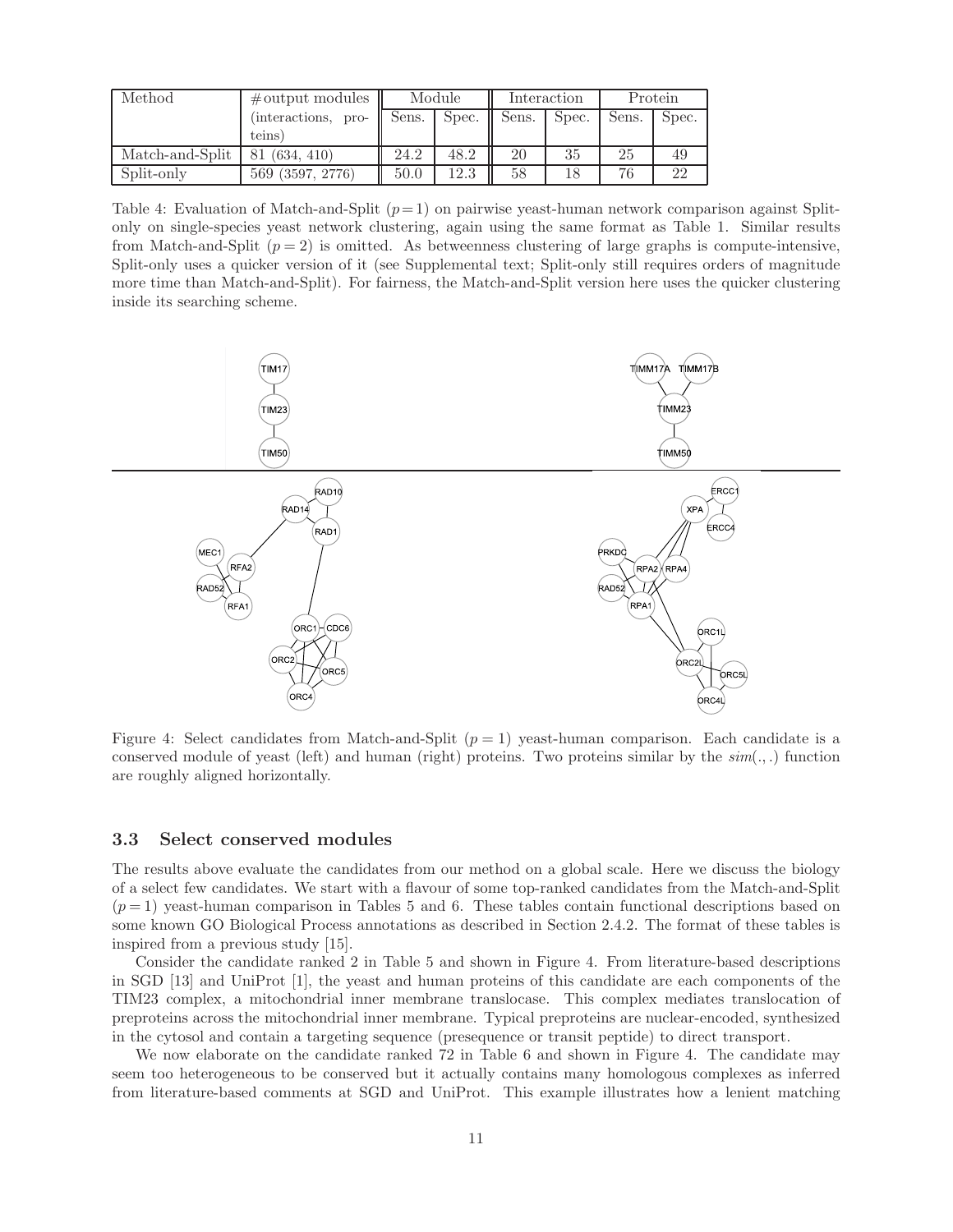| R <sub>a</sub> - | P-value        | Size |                                     | Best GO term of module $(\%$ annotated proteins) |        |  |  |
|------------------|----------------|------|-------------------------------------|--------------------------------------------------|--------|--|--|
| nk               | (score)        |      | Yeast                               | Human                                            | Terms' |  |  |
|                  |                |      |                                     |                                                  | match  |  |  |
| $\mathbf{1}$     | 3.33e-13 $(8)$ | 5.3  | purine ribonucleoside sal-          | nucleoside<br>metabolism                         | 53%    |  |  |
|                  |                |      | vage $(100\%)$                      | $(100\%)$                                        |        |  |  |
| $\mathfrak{D}$   | $1.05e-12(3)$  | 3, 4 | protein import into mito-           | protein targeting to mito-                       | 89%    |  |  |
|                  |                |      | chondrial matrix $(100\%)$          | chondrion $(75%)$                                |        |  |  |
| $\mathcal{S}$    | $1.38e-12(4)$  | 3.3  | postreplication<br>repair           | $DNA$ repair $(100\%)$                           | 94%    |  |  |
|                  |                |      | $(100\%)$                           |                                                  |        |  |  |
| $\overline{4}$   | 1.40e-12 $(6)$ | 4, 3 | vesicle-<br>Golgi<br>ER.<br>to      | Golgi<br>vesicle-<br>ER<br>to                    | 100%   |  |  |
|                  |                |      | mediated<br>transport               | mediated<br>transport                            |        |  |  |
|                  |                |      | $(100\%)$                           | $(100\%)$                                        |        |  |  |
| $\overline{5}$   | $1.89e-12(2)$  | 3, 3 | processing of<br><b>20S</b><br>pre- | $rRNA$ processing $(100\%)$                      | 95%    |  |  |
|                  |                |      | rRNA(100%)                          |                                                  |        |  |  |

Table 5: Five top-ranked candidates from Match-and-Split  $(p = 1)$  yeast-human comparison. The size of a candidate (third column) is the number of its yeast, human proteins. The '% annotated proteins' is the fraction of proteins in a module annotated with the module's best GO term, and the match shown is between the best GO terms of yeast module S and human module T in a candidate  $S, T$  (see Section 2.4.2) for definitions).

| Ra- | P-value         | Size   | Best GO term of module $(\%$ annotated proteins) |                             |        |  |
|-----|-----------------|--------|--------------------------------------------------|-----------------------------|--------|--|
| nk  | (score)         |        | Yeast                                            | Human                       | Terms' |  |
|     |                 |        |                                                  |                             | match  |  |
| 50  | $7.76e-10(40)$  | 12, 10 | ubiquitin-dependent pro-                         | ubiquitin-dependent pro-    | 100%   |  |
|     |                 |        | tein catabolism $(100\%)$                        | tein catabolism $(100\%)$   |        |  |
| 72  | $1.02e-08(16)$  | 12, 12 | $\overline{DNA}$ -dependent<br><b>DNA</b>        | DNA metabolism $(91.7\%)$   | 83%    |  |
|     |                 |        | replication $(75%)$                              |                             |        |  |
| 74  | $1.48e-08(95)$  | 16, 17 | protein amino acid phos-                         | phosphorus<br>metabolism    | 35\%   |  |
|     |                 |        | phorylation $(81.2\%)$                           | $(88.2\%)$                  |        |  |
| 77  | 6.40e-08 $(18)$ | 15, 13 | initiation<br>transcription                      | initiation<br>transcription | 100\%  |  |
|     |                 |        | $(86.7\%)$                                       | $(69.2\%)$                  |        |  |
| 78  | $1.28e-07(79)$  | 20, 23 | organiza-<br>filament<br>actin                   | Rho protein signal trans-   | 11\%   |  |
|     |                 |        | tion $(65\%)$                                    | duction $(43.5\%)$          |        |  |

Table 6: Five top-ranked candidates with at least 10 yeast and 10 human proteins from Match-and-Split  $(p=1)$  yeast-human comparison, presented in the same format as Table 5.

criterion over noisy interactions could detect known complexes. The origin recognition complex (of the ORC proteins) with counterparts in yeast and human binds replication origins, and plays a role in DNA replication and transcriptional silencing. The RAD1, RAD10 and RAD14 proteins are subunits of the Nucleotide Excision Repair Factor 1 (NEF1) in yeast and homologous to the ERCC4, ERCC1 and XPA respectively in human. The RFA1, RFA2 in yeast (homologs RPA1, RPA2 in human) are subunits of heterotrimeric Replication Factor A (RF-A), a single-stranded DNA-binding protein involved in DNA replication, repair and recombination.

### 3.4 Annotation transfer from yeast to human

The candidates output by pairwise network comparison methods, like the ones sampled in last section, enable transfer of functional annotations between organisms. The idea is to annotate a protein module in one organism with a function that a similar module in another organism is known to be enriched for. Our focus here is annotation transfer from yeast to human based on candidate conserved modules (i.e., yeast-human candidates) output by Match-and-Split  $(p = 1)$ , using certain known GO Biological Process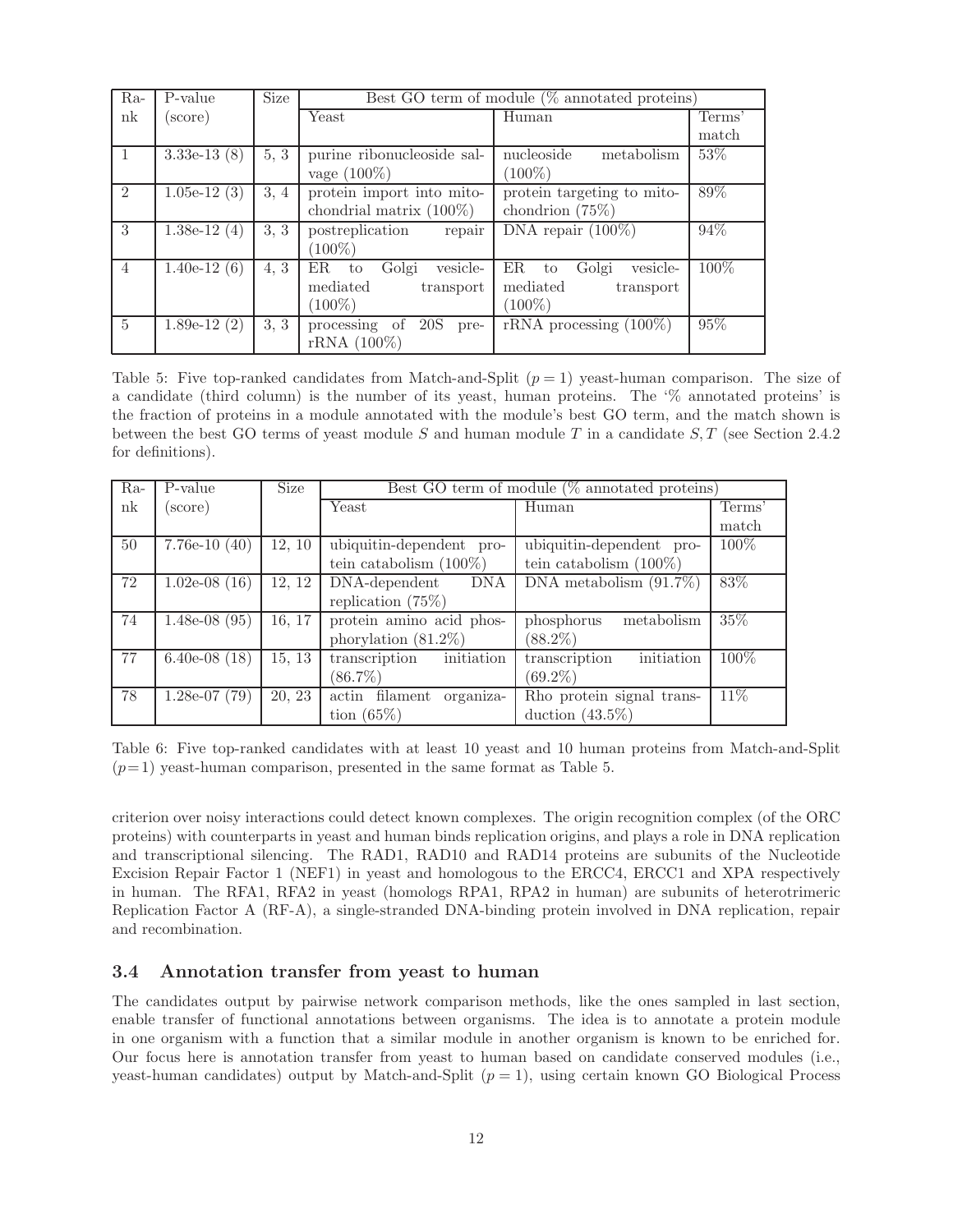annotations described in Section 2.4.2. The Match-and-Split results in this section are competitive with the corresponding results of other tested methods (shown in Tables 3 and 4 of the Supplemental text).

We first present results on functional homogeneity and similarity of yeast-human candidates (as defined with respect to GO in Section 2.4.2). Collect the yeast module S of every yeast-human candidate  $S, T$ . Then all (100%) of these yeast modules are homogeneous for some function, which could then be transferred. This fraction is 83.8% for the human modules collected similarly. The fraction of yeast-human candidates functionally similar with respect to GO is a reasonable 42.5%, which further supports annotation transfer.

The actual transfer on each yeast-human candidate  $S$ , T involves assigning all human proteins in T to the best GO term the yeast module  $S$  is enriched for. If this procedure predicts more than one GO term for a human protein, we retain the term with the least hypergeometric P-value (described in Section 2.4.2). We predict GO Biological Process terms for a total of 462 human proteins (predictions available online; see Supplemental text). This annotation transfer is reliable as a reasonable 295 of these predictions are valid by a stringent, well-justified criterion in Section 2.4.2. This transfer covers only 462 proteins though, a small fraction of the 1882 proteins in the human network sequence-similar to some protein in the yeast network (by the  $sim(.,.)$  function).

# 4 Discussion

In the context of comparing two protein networks, this work shows it is possible to design a provably good search algorithm that also translates to promising performance in practice. The algorithmic guarantees of our Match-and-Split method distinguishes it from previous methods based on greedy heuristics. Formal guarantees are important as they lend credibility to the conserved modules found by a bounded-time search procedure.

Our method Match-and-Split performs competitively in tests against two previous pairwise network comparison methods. For instance, Match-and-Split performs comparable to or somewhat better than the MaWISh method. Relative to NetworkBLAST, Match-and-Split detects less reference complexes but at much higher specificity. In tests against a single-species method MCODE, Match-and-Split performs better in yeast-human comparison. This single-species test, which was not done in previous pairwise studies, also reveals comparisons (yeast-fly and yeast-worm) where the pairwise methods are poorer than MCODE.

The above evaluations, especially the single-species one, leads to an immediate future question. Are the poor results of pairwise methods in some comparisons mainly due to incomplete interaction data or something intrinsic to the choice of the species pair and homologs between them? The answer could inform the conditions when pairwise methods exploit cross-species conservation to improve single-species detection of functional modules.

The conserved modules our method detects and their functional descriptions would be the findings of most practical interest to biologists. Also of interest would be the reasonably accurate functional predictions resulting from the transfer of GO annotations between conserved modules. We make these findings publicly available (at a website mentioned in the Supplemental text), along with a fast Match-and-Split implementation to facilitate new network comparisons.

Our graph-matching algorithm is flexible in allowing diverse local matching and connectivity criteria. A biologist could for instance design a stringent matching criterion to detect similar instances of a functional module in a single-species network (duplicated modules). We could even compare other types of networks like metabolic networks within the same algorithmic framework. A challenge then is the judicious design of a matching criterion for the biological comparison of interest.

Our algorithm guarantees are limited to monotone local matching criteria. Many useful criteria, such as one that declares two nodes locally matching if they are similar and at least half of their neighbors are similar, are non-monotone. A future direction is to explore tractable search formulations for non-monotone criteria. Another limitation with the current study, but not with our framework, is the use of a simple scoring scheme. The simple scores yield reasonably good results, however network conservation scores that correlate better with the biological significance of a conserved module is a subject of future work.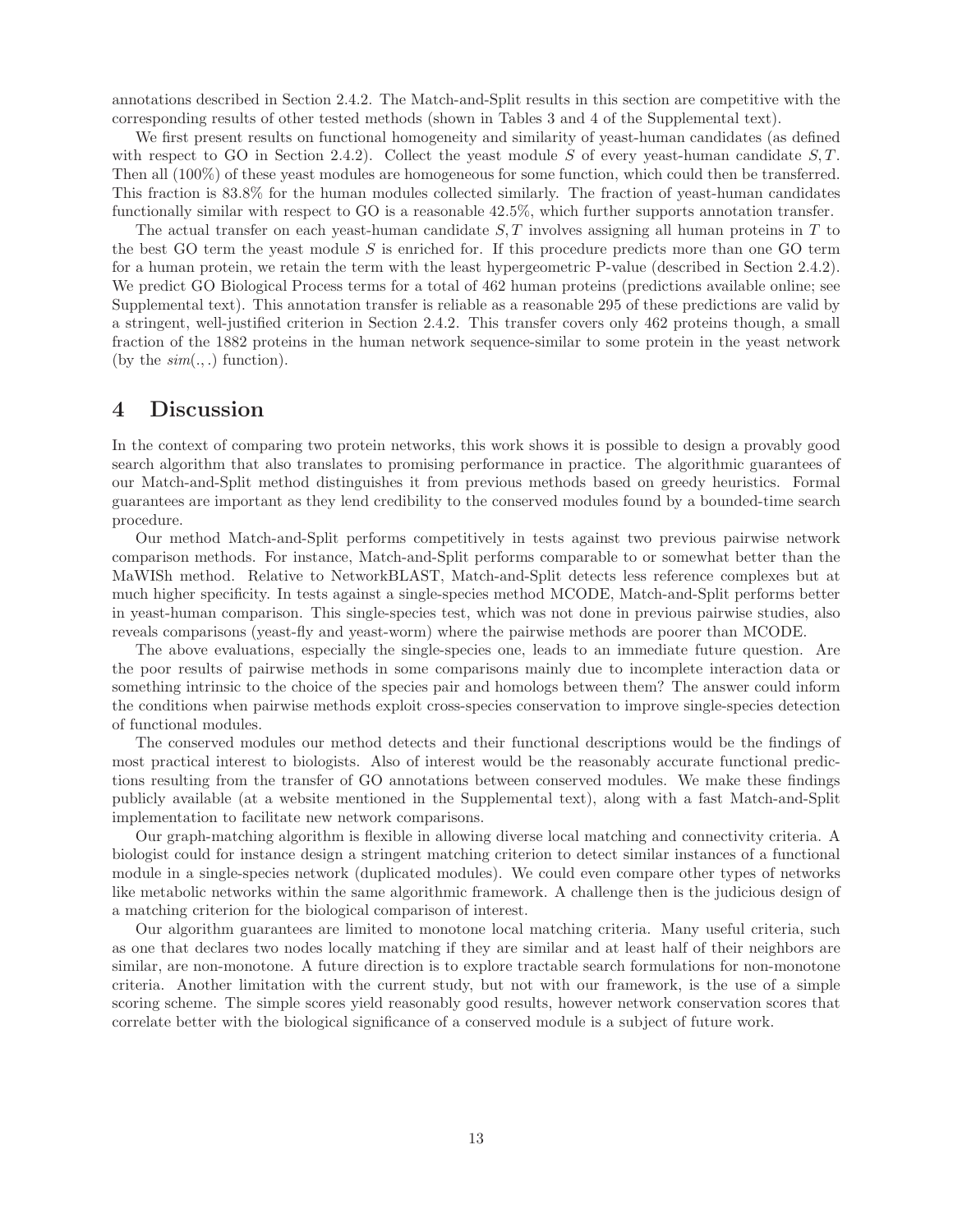# Acknowledgments

We thank Jayanth Kumar Kannan for valuable discussions that led to the algorithm. We thank Sourav Chatterji, Sridhar Rajagopalan and Ben Reichardt for comments at different stages of the project. We thank Roded Sharan, Silpa Suthram and Mehmet Koyutürk for help with their previous work. This work was partially supported by NSF Award 331494.

# References

- [1] R. Apweiler, A. Bairoch, C. Wu, W. Barker, B. Boeckmann, S. Ferro, E. Gasteiger, H. Huang, R. Lopez, M. Magrane, and *et al.* UniProt: the Universal Protein Knowledgebase. *Nucleic Acids Research*, 32:D115–D119, 2004.
- [2] S. Baase. *Computer algorithms : Introduction to design and analysis*. Addison-Wesley, 2nd edition, 1991.
- [3] G. Bader and C. Hogue. An automated method for finding molecular complexes in large protein interaction networks. *BMC Bioinformatics*, 4:2, 2003.
- [4] J. Berg and M. Lassig. Cross-species analysis of biological networks by Bayesian alignment. *Proc. Natl. Acad. Sci., USA*, 103(29):10967–10972, 2006.
- [5] P. Bork, L. Jensen, C. von Mering, A. Ramani, I. Lee, and E. Marcotte. Protein interaction networks from yeast to human. *Curr Opin Struct Biol.*, 14(3):292–299, 2004.
- [6] E. Boyle, S. Weng, J. Gollub, H. Jin, D. Botstein, J. Cherry, and G. Sherlock. GO::TermFinder– open source software for accessing Gene Ontology information and finding significantly enriched Gene Ontology terms associated with a list of genes. *Bioinformatics*, 20(18):3710–3715, 2004.
- [7] H. Bunke. Error correcting graph matching: On the influence of the underlying cost function. *IEEE Trans. Pattern Anal. Mach. Intell.*, 21(9):917–922, 1999.
- [8] M. Burset and R. Guigo. Evaluation of gene structure prediction programs. *Genomics*, 34(3):353–367, 1996.
- [9] J. Flannick, A. Novak, B. Srinivasan, H. McAdams, and S. Batzoglou. Græmlin: General and robust alignment of multiple large interaction networks. *Genome Research*, 16(9):1169–1181, 2006.
- [10] M. Garey and D. Johnson. *Computers and intractability: A guide to the theory of NP-completeness*. Freeman, New York, 1979.
- [11] M. Girvan and M. Newman. Community structure in social and biological networks. *Proc. Natl. Acad. Sci., USA*, 99(12):7821–7826, 2002.
- [12] L. Hartwell, J. Hopfield, S. Leibler, and A. Murray. From molecular to modular cell biology. *Nature*, 402(6761):C47–C52, 1999.
- [13] E. Hong, R. Balakrishnan, K. Christie, M. Costanzo, S. Dwight, S. Engel, D. Fisk, J. Hirschman, M. Livstone, R. Nash, and *et al.* Saccharomyces Genome Database (Aug 2006), 2006. http://www.yeastgenome.org/.
- [14] S. Kiritchenko, S. Matwin, and A. Famili. Functional annotation of genes using hierarchical text categorization. BioLINK SIG: Linking Literature, Information and Knowledge for Biology, 2005.
- [15] M. Koyuturk, A. Grama, and W. Szpankowski. Pairwise local alignment of protein interaction networks guided by models of evolution. In *Proc. 9th Intl. Conf. on Computational Molecular Biology*, pages 48–65, 2005.